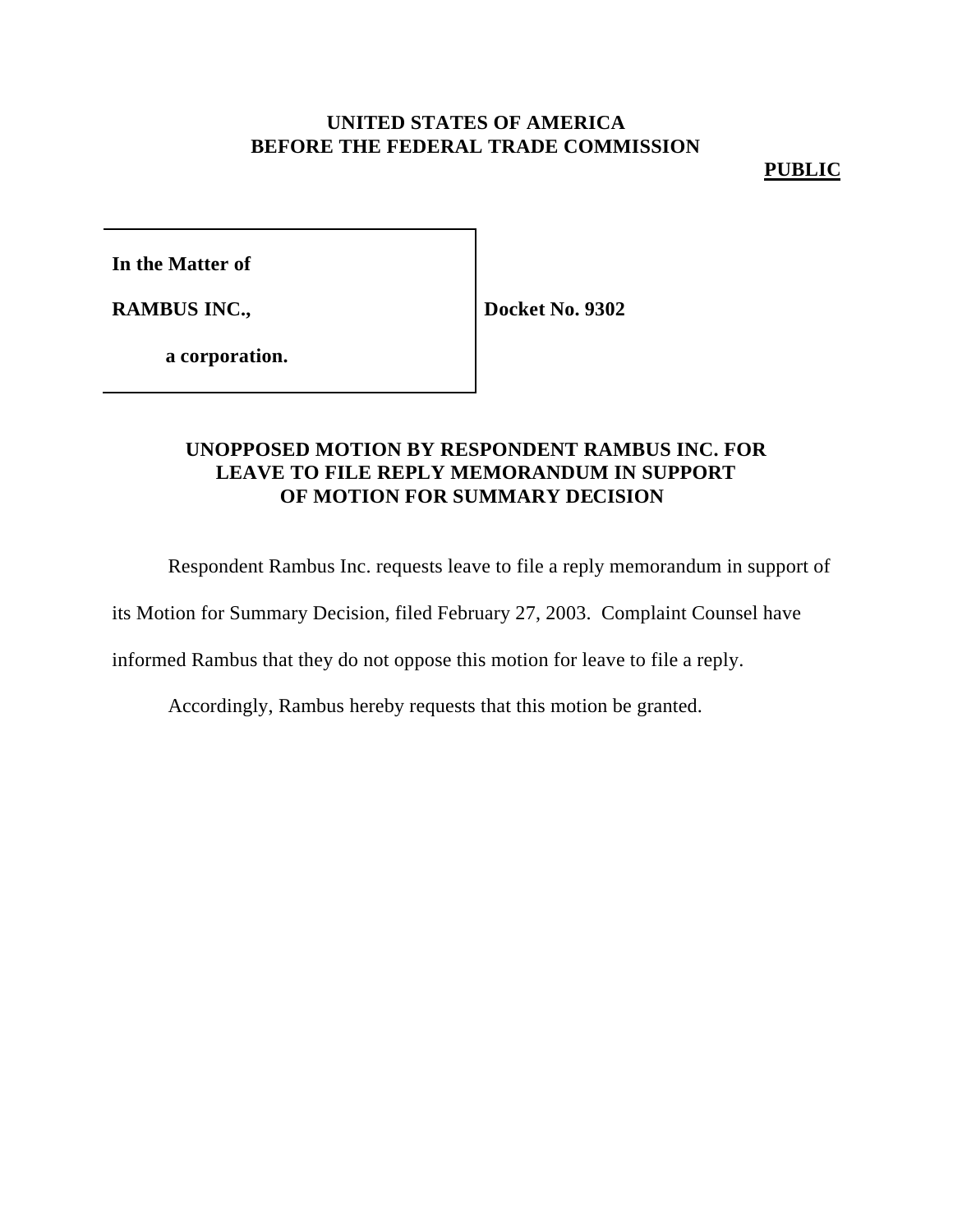$\overline{\phantom{a}}$ 

Gregory P. Stone Steven M. Perry Sean P. Gates Peter A. Detre MUNGER, TOLLES & OLSON LLP 355 South Grand Avenue, 35th Floor Los Angeles, California 90071 (213) 683-9100

A. Douglas Melamed IJay Palansky Kenneth A. Bamberger WILMER, CUTLER & PICKERING 2445 M Street, N.W. Washington, D.C. 20037 (202) 663-6000

Sean C. Cunningham John M. Guaragna GRAY, CARY, WARE & FREIDENRICH LLP 401 "B" Street, Suite 2000 San Diego, California 92101 (619) 699-2700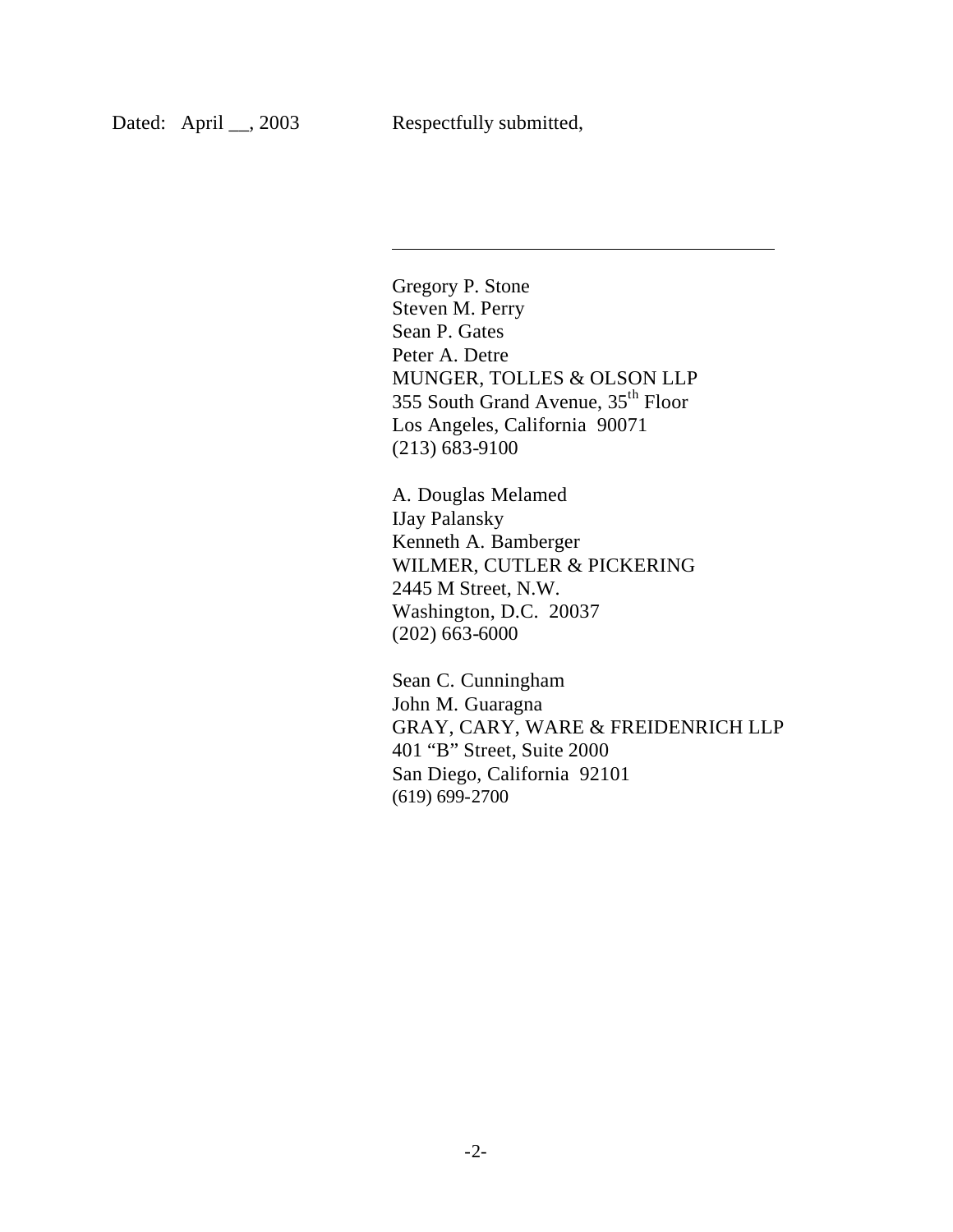**In the Matter of**

**RAMBUS INC.,**

**Docket No. 9302**

**a corporation.**

# **ORDER GRANTING RESPONDENT'S UNOPPOSED MOTION FOR LEAVE TO FILE REPLY MEMORANDUM IN SUPPORT OF MOTION FOR SUMMARY DECISION**

Upon consideration of Respondent's Unopposed Motion for Leave to File Reply

Memorandum in Support of Motion for Summary Decision,

IT IS HEREBY ORDERED that Respondent's Unopposed Motion is GRANTED,

and that Respondent's Reply Memorandum is accepted for filing.

Date:

Chief Administrative Law Judge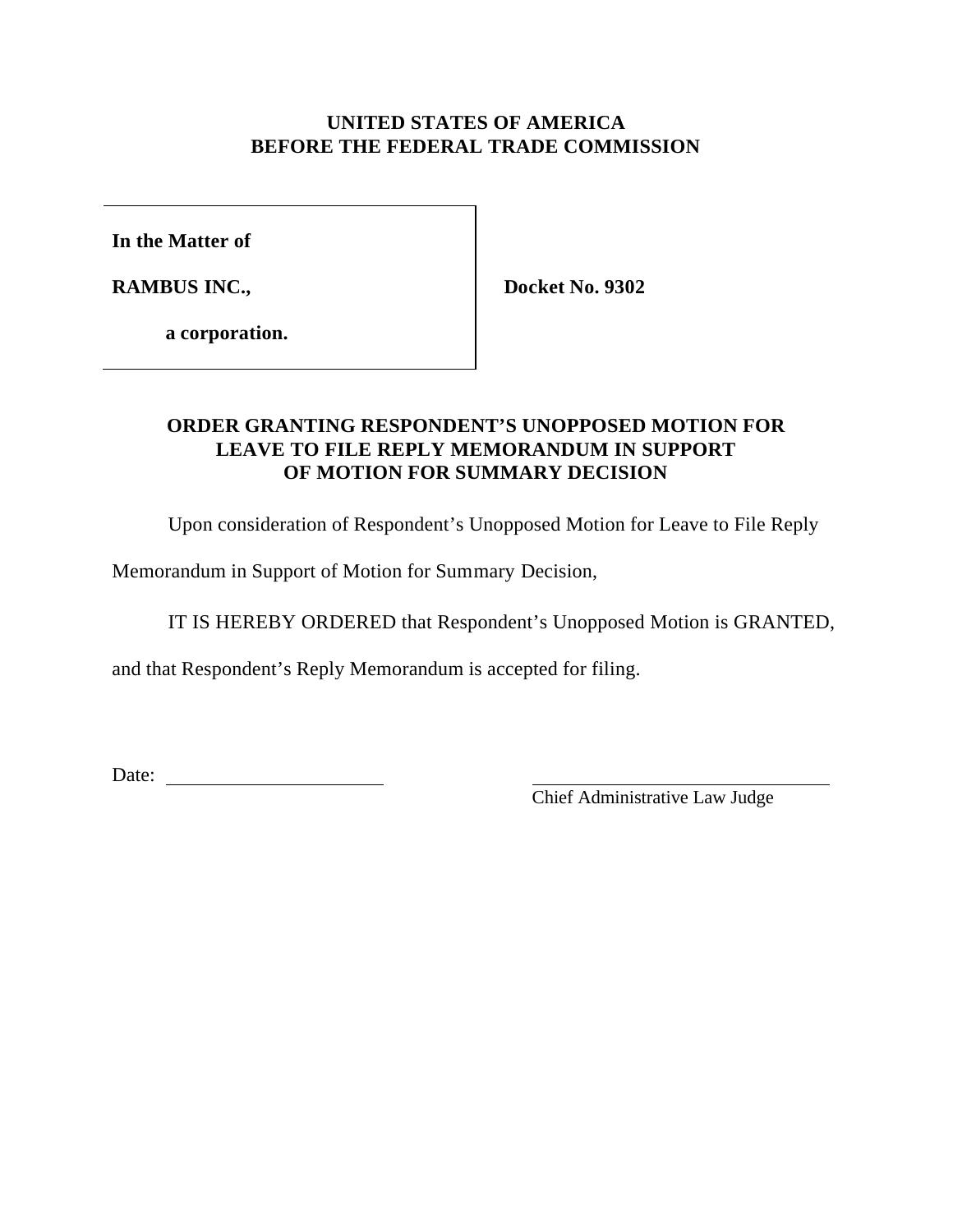)

)

In the Matter of  $\qquad \qquad$  )

RAMBUS INCORPORATED,  $($ a corporation.

) Docket No. 9302

### **CERTIFICATE OF SERVICE**

I, Jacqueline M. Haberer, hereby certify that on April 7, 2003, I caused a true and correct copy of the *Unopposed Motion by Respondent Rambus Inc. for Leave to File Reply Memorandum in Support of Motion for Summary Decision* (and the related *Proposed Order*) to be served on the following persons by hand delivery:

Hon. Stephen J. McGuire M. Sean Royall, Esq. Federal Trade Commission Federal Trade Commission Room H-112 Room H-372 Washington, D.C. 20580 Washington, D.C. 20580

Donald S. Clark, Secretary Malcolm L. Catt, Esq. Federal Trade Commission Attorney Room H-159 Federal Trade Commission 600 Pennsylvania Avenue, N.W. Room H-372 Washington, D.C. 20580 600 Pennsylvania Avenue, N.W.

Richard B. Dagen, Esq. Assistant Director Bureau of Competition Federal Trade Commission Room H-372 600 Pennsylvania Avenue, N.W. Washington, D.C. 20580

Administrative Law Judge Deputy Director, Bureau of Competition 600 Pennsylvania Avenue, N.W. 600 Pennsylvania Avenue, N.W.

Washington, D.C. 20580

Jacqueline M. Haberer